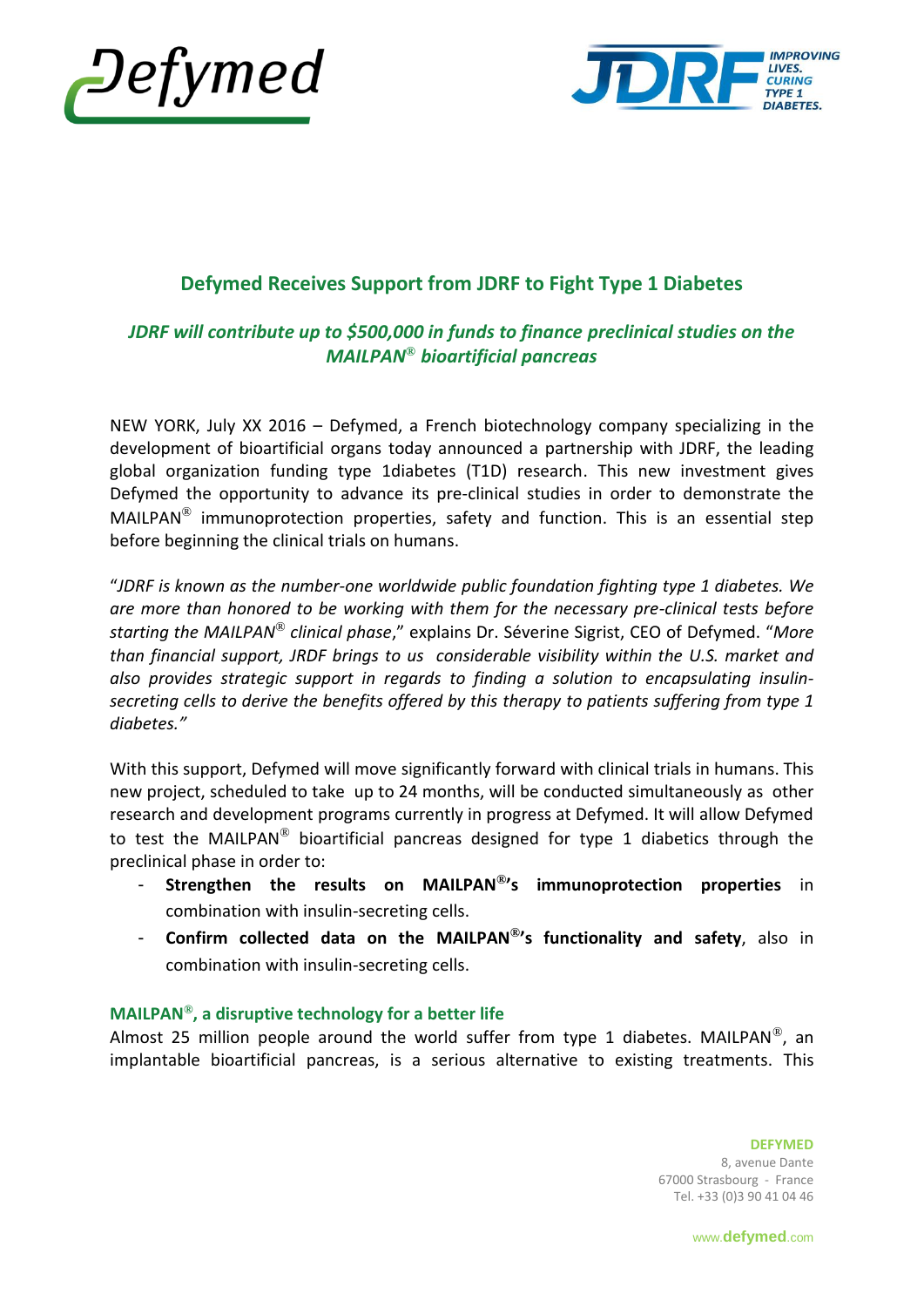

medical device is designed to restore normal and continuous insulin production in diabetic patients. Implanted in the abdomen, it takes the shape of a pouch containing insulinsecreting cells. The potential of MAILPAN® will bring numerous advantages in comparison to current treatments (e.g., no anti-rejection drugs in case of pancreatic transplants, absence of multiple insulin injections per day).

The bioartificial pancreas' underlying principle' is to encapsulate insulin-secreting cells between membranes impermeable to the immune system, but permeable enough for oxygen, nutrients, glucose and insulin. A bioartificial pancreas must fulfill three prerequisite functions: to protect transplanted cells from the patient immune system, to protect the patient from transplanted cells, and to maximize the function of the transplanted cells. The goal of the project is to ensure the function and safety of the medical device, utilizing Defymed's expertise in the biomaterial and cell transplant , as well as preclinical validation and non-invasive imaging technologies.

This strategic step for Defymed confirms the therapeutic interest of the MAILPAN® and will generate preclinical data that is absolutely necessary to build strong regulatory documentation for the MAILPAN®, associated with insulin-secreting cells, which will be necessary to bring it to clinical trials in humans.

"JDRF is excited to announce its support of Defymed as it seeks preclinical validation of its MAILPAN® device, a project which is well aligned with JDRF's Beta Cell Replacement strategy," said Derek Rapp, JDRF president and CEO. "By funding this type of research, we firmly believe we are moving one step closer to our goal of creating a world without type 1 diabetes."

### **Major challenges for Alsatian biotech**

JRDF support appears as a testament of confidence and represents an important opportunity for Defymed to make significant strides in the biotech world. It will indeed bring more visibility and awareness to French biotech on an international platform. From a strategic standpoint, this financial support will also allow Defymed to pursue its development in Europe but also to prepare its entry in its new target market, the U.S.

Defymed has also become a member of the encapsulation consortium, a key JDRF initiative. Its goal is to accelerate the development of a bioartificial pancreas for individuals living with type 1 diabetes.

> **DEFYMED** 8, avenue Dante 67000 Strasbourg - France Tel. +33 (0)3 90 20 12 12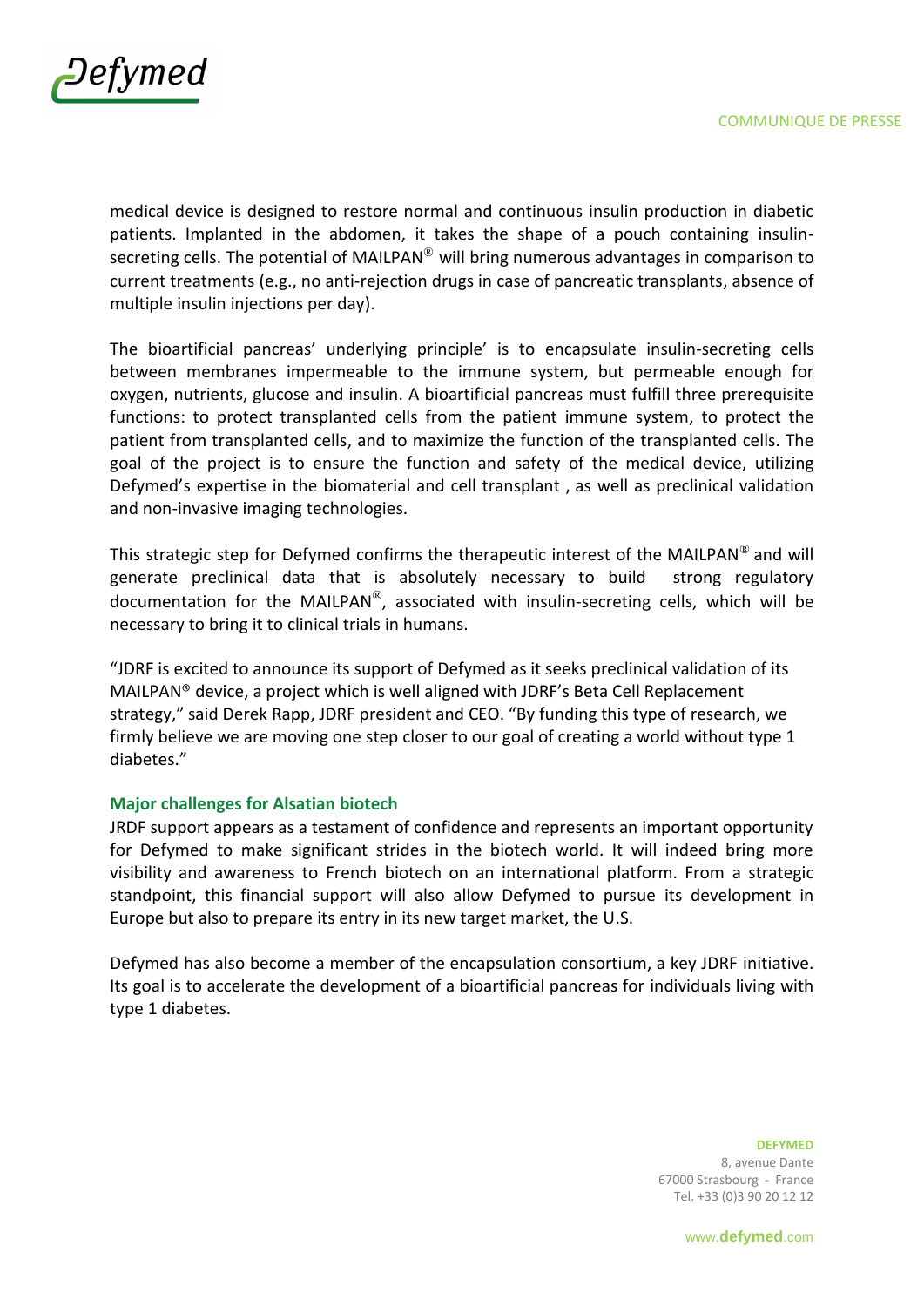

### **About Defymed** :

Defymed is a spin-off of CeeD (Centre européen d'étude du Diabète – European Center for Diabetes Studies), and a biotechnology company founded in March 2011. Defymed is specialized in the design and development of innovative bioartifical medical devices. The company focuses first on an application for the treatment of type 1 diabetes.

Defymed's first product is MAILPAN©, an implantable bioartificial pancreas made to restore a normal insulin production in the patient suffering from type 1 diabetes. The prototype has been created thanks to financial support from the European commission. The company owns an exclusive technology allowing to shape these medical devices to answer other therapeutic needs. Defymed's strength resides in its national and international network of partners.

Defymed has received several awards since its inception:

First prize «Tremplin entreprise » at the French Senate, category « Life science » (2011) The Technology Fast 50 de Deloitte-In Extenso Award (2014) First laureate of the « Inventer demain » Award (2015) Special award from INPI and gold medal with the jury mention at the 44th international inventions tradeshow in Geneva (2016)

### **www.defymed.com**

### **About JDRF**

JDRF is the leading global organization funding type 1 diabetes (T1D) research. Our mission is to accelerate life-changing breakthroughs to cure, prevent and treat T1D and its complications. To accomplish this, JDRF has invested nearly \$2 billion in research funding since our inception. We are an organization built on a grassroots model of people connecting in their local communities, collaborating regionally for efficiency and broader fundraising impact, and uniting on a national stage to pool resources, passion, and energy. We collaborate with academic institutions, policymakers, and corporate and industry partners to develop and deliver a pipeline of innovative therapies to people living with T1D. Our staff and volunteers throughout the United States and our six international affiliates are

> **DEFYMED** 8, avenue Dante 67000 Strasbourg - France Tel. +33 (0)3 90 20 12 12